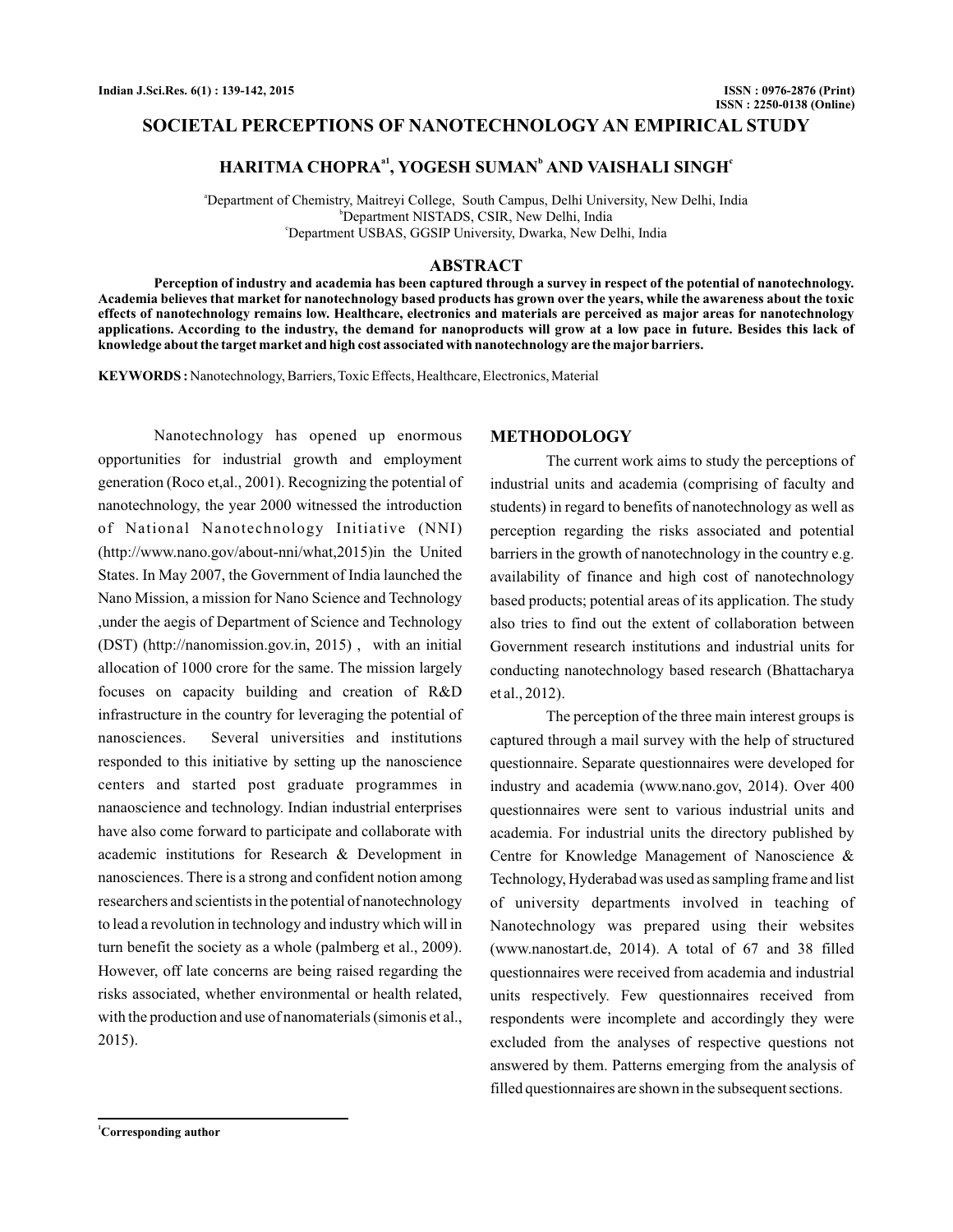# **RESULTSAND DISCUSSION**

## **Academia**

Respondents from academia believe that market for nanotechnology based products has grown over last ten years and nanotechnology has created new profitable business opportunities. But consumers are not well aware about nanotechnology based products. They also feel that consumers are not well aware about toxic effect of nanotechnology and there is not adequate level of regulatory structure at Government level to control the toxic effect of nanotechnology. As far as benefits of nanotechnology are concerned majority of them feel that nanotechnology has helped the industry in increasing the range of products, in improving quality of products, entering new markets, increasing market share and in increasing capacity utilization. Among potential areas for nanotechnology application respondents believe that healthcare is the most important area where nanotechnology can be applied, followed by electronics and materials (Figure 1). With regard to important challenges in the future growth of nanotechnology in the country respondents think that 'high cost of nanotechnology related equipments', 'lack of quality control standards in nanotechnology', 'difficulty

in commercialization of nanotechnology related research of Government Research institutions', 'lack of demand for nanotechnology related products'and lack of knowledge about potential of nanotechnology'are major challenges which need to be dealt with.

### **Industrial Response**

Trends emerging from industrial firms show that most of the enterprises started their nanotechnology activities in 1999, 2005, 2006 and 2007. As far as clients are concerned most of the firms sell their nanotechnology related products to other private sector firms and private end use. Other major consumers are various manufacturers and educational institutions.

There is a strong perception among industry that the market for nanotechnology related products has grown during last ten years and nanotechnology has created new profitable business opportunities for them. But the demand for the nanotechnology based product will grow at a small pace in the future.

Majority of them feel that awareness about the toxic effect of nanotechnology is not adequate and also India doesn't have adequate regulatory structure at Government level to counter the toxic effect of



**Figure 1: Respondent Perception About Potential Areas for Nanotechnology Application**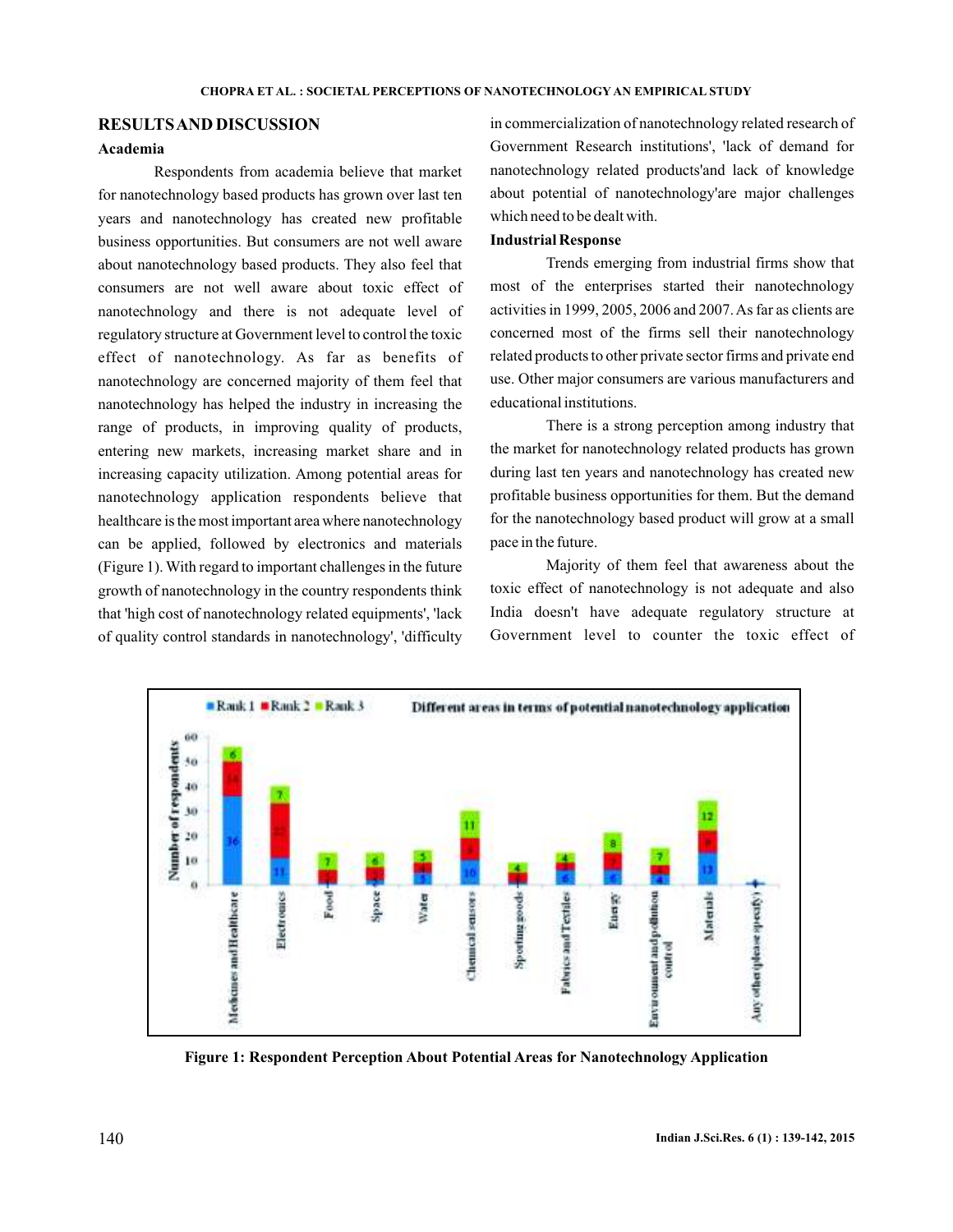nanotechnology. Industry also feels that consumers are not well aware of nanotechnology based products.

They perceive medicine and healthcare as the most promising sectors for nanotechnology applications followed by the electronics and materials.

With regard to important challenges in the future growth of nanotechnology in India, it emerged that 'Lack of strong intellectual property control regime'followed by 'Lack of demand for nanotechnology based products'and Lack of knowledge about target markets are the most

serious challenges in the future growth of nanotechnology. These are followed by 'High cost of nanotechnology related patents'and 'Lack of knowledge about applications of nanotechnology' (Figure 2).

They also think that nanotechnology has helped industrial firms to enter new markets and in increasing range of products, and their market share. But it has not been able to help them in improving the flexibility of production process and labor cost. Therefore it can be said that nanotechnology has helped firms in achieving product



**Figure 2: Industrial Perception About Important Factors in Growth of Nanotechnology**